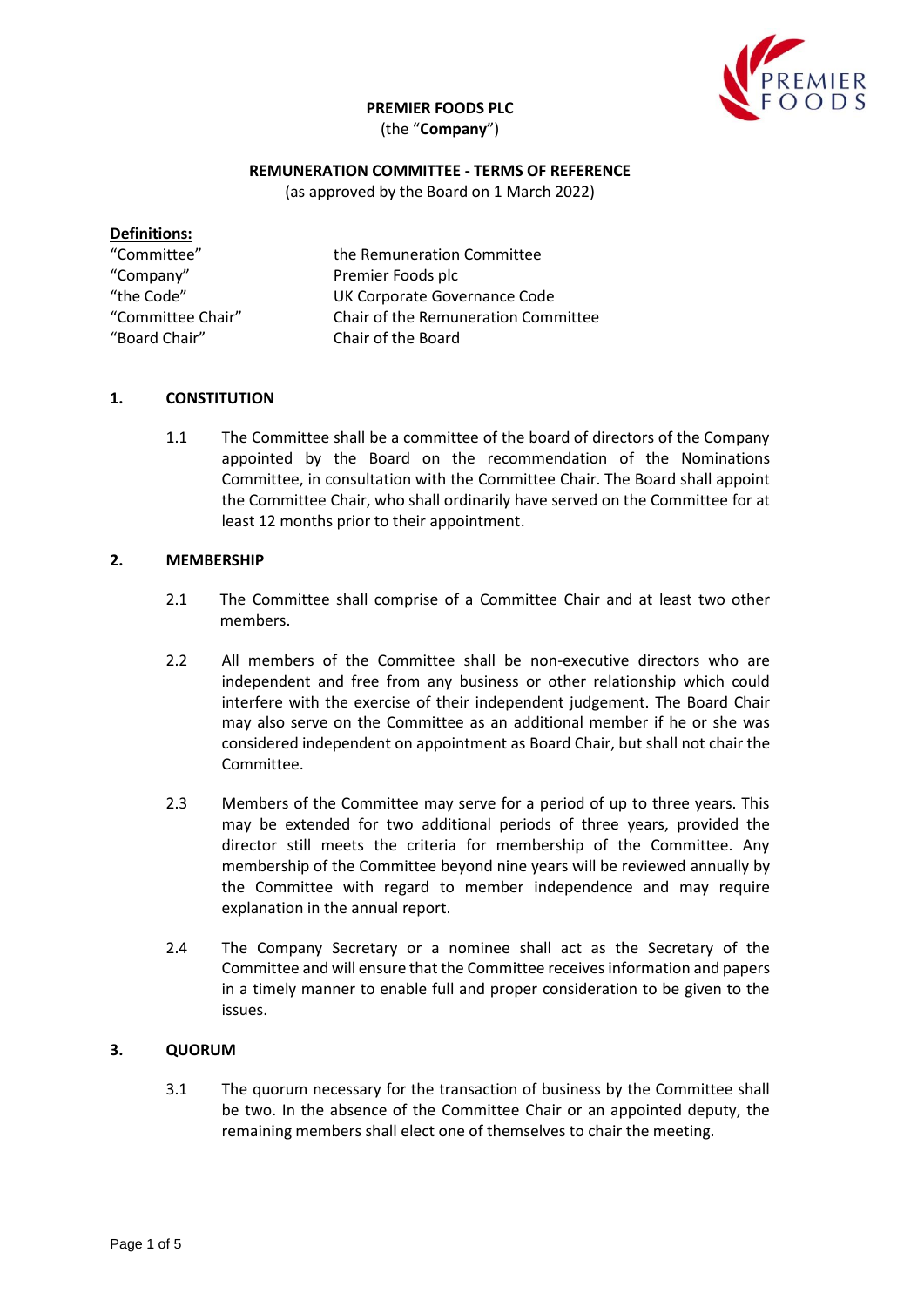## **4. MEETINGS**

- 4.1 The Committee shall meet as appropriate, and ordinarily, not less than twice a year.
- 4.2 Only members of the Committee have the right to attend Committee meetings. However, other individuals, such as the Chief Executive Officer, Chief Financial Officer, Group HR Director and external advisers may be invited to attend as and when appropriate.
- 4.3 A meeting of the Committee may be called by the Secretary at the request of any member of the Committee.
- 4.4 Unless otherwise agreed, meetings of the Committee shall be called by giving at least five working days' notice. Notice will be given to all members and attendees, and will confirm the venue, time and date of the proposed meeting and provide the agenda and supporting papers.
- 4.5 Members may participate in a meeting by means of a conference telephone, video conferencing facility or other similar communicating equipment.
- 4.6 No Committee attendee shall participate in any discussion or decision on their own remuneration, fees or terms or conditions of service.
- 4.7. The Secretary shall minute the proceedings and resolutions of all meetings, including the names of those present and in attendance, as well as keeping appropriate records. Minutes of the meetings shall be made available to all members of the Committee and, once agreed, to all members of the board, unless in the opinion of the Chairman it would be inappropriate to do so.
- 4.8. The Secretary shall ascertain, at the beginning of each meeting, the existence of any conflicts of interest and minute them accordingly.

## **5. ENGAGEMENT WITH SHAREHOLDERS**

5.1 The Committee Chair (together with the Board Chair, where appropriate) shall seek engagement with shareholders and investor bodies on significant matters related to the Committee's areas of responsibility. The Committee Chair shall attend the Annual General Meeting and be prepared to respond to any shareholder questions on the Committee's activities.

### **6. TERMS OF REFERENCE**

In carrying out their responsibilities Committee members must act in accordance with the statement of Directors' Duties set out in sections 171-177 of the Companies Act 2006. The Committee shall:

- 6.1 Have delegated responsibility for determining the policy for directors' remuneration and setting remuneration for the company's chair and executive directors and senior management, including the company secretary, in accordance with the Principles and Provisions of the Code.
- 6.2 Establish remuneration schemes that promote long-term shareholding by executive directors that support alignment with long-term shareholder interests.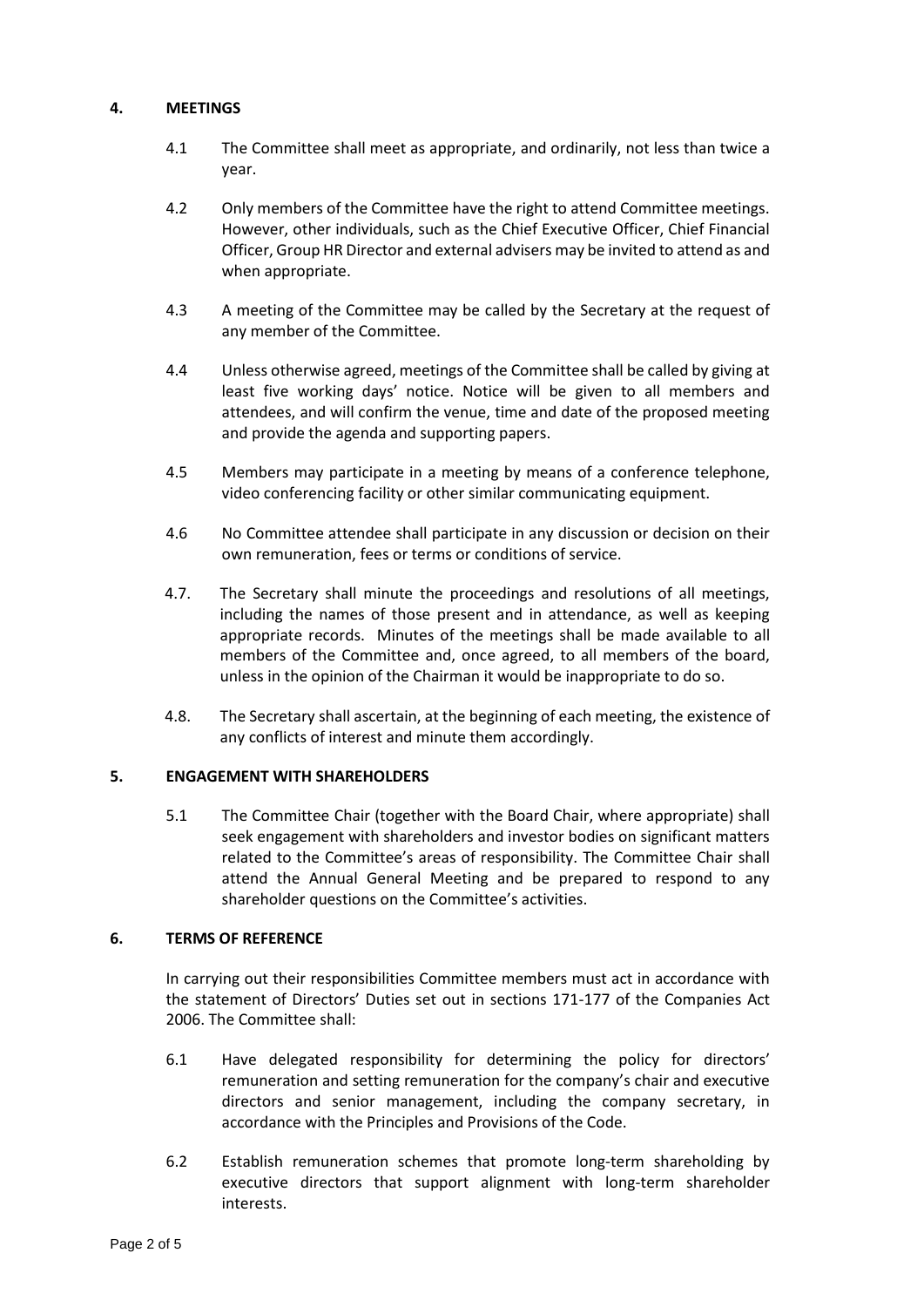- 6.3 Design remuneration policies and practices to support strategy and promote long-term sustainable success, with executive remuneration aligned to company purpose and values, clearly linked to the successful delivery of the company's long-term strategy, and that enable the use of discretion to override formulaic outcomes and to recover and/or withhold sums or share awards under appropriate specified circumstances.
- 6.4 When determining executive director remuneration policy and practices, consider the Code requirements for clarity, simplicity, risk mitigation, predictability, proportionality and alignment to culture.
- 6.5 No director or senior manager shall be involved in any decisions as to their own remuneration outcome. The board itself should determine the remuneration of the non-executive directors within the limits set in the Articles of Association.
- 6.6 In determining remuneration policy, take into account all other factors which it deems necessary including relevant legal and regulatory requirements, the provisions and recommendations of the Code and associated guidance. The objective of such policy shall be to attract, retain and motivate executive management of the quality required to run the company successfully without paying more than is necessary, having regard to views of shareholders and other stakeholders.
- 6.7 Review the ongoing appropriateness and relevance of the remuneration policy and consider if the current remuneration policy should be amended and put to shareholders for approval at the next AGM.
- 6.8 Within the terms of the agreed policy and in consultation with the chair and/or chief executive, as appropriate, determine the total individual remuneration package of each executive director, the company chair and senior managers including pensions, benefits, bonuses, incentive payments and share options or other share awards. The choice of financial, non-financial and strategic measures is important, as is the exercise of independent judgement and discretion when determining remuneration awards, taking account of company and individual performance, and wider circumstances.
- 6.9 Determine the policy and scope for pension arrangements for each executive director, ensuring that the pension contribution rates for executive directors, or payments in lieu, are aligned with those available to the workforce.
- 6.10 Have oversight of the overall bonus payments and the terms of salary reviews proposed by management for the wider workforce.
- 6.11 Have full authority to appoint remuneration consultants and to commission or purchase any reports, surveys or information which it deems necessary at the expense of the company. However, the committee should avoid designing pay structures based solely on benchmarking to the market or on the advice of remuneration consultants.
- 6.12 Review the design of all share incentive plans for approval by the board and, where required, shareholders. For any such plans, determine each year whether awards will be made, and if so, the overall amount of such awards, the individual awards for executive directors and senior managers, and the performance targets to be used.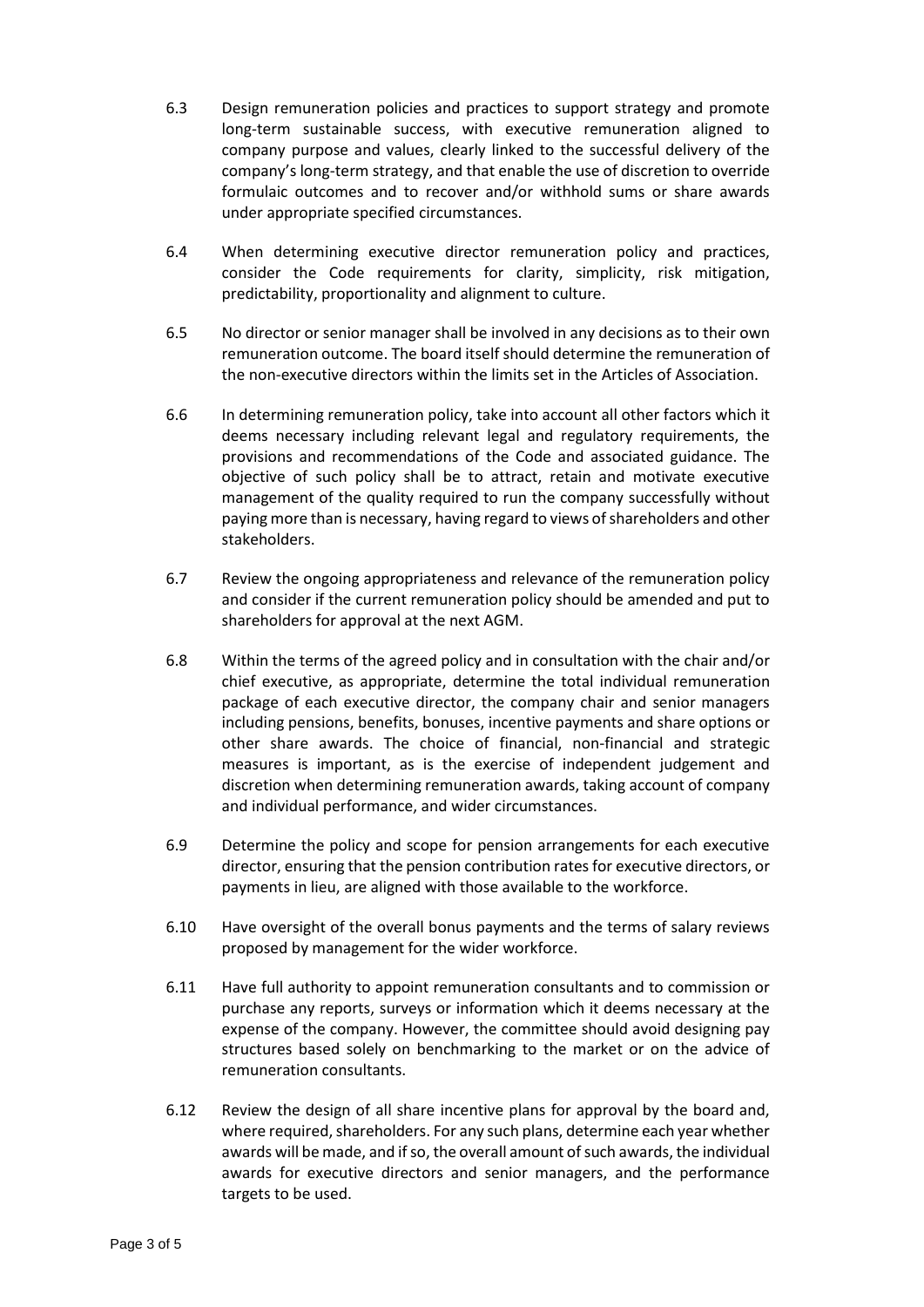- 6.13 When reviewing share incentive awards, consider the use of a range of financial and non-financial strategic measures to help align targets with how the Company will deliver value over the long-term in line with the Company's purpose.
- 6.14 Consider the need to develop a formal policy for post-employment shareholding requirements encompassing both unvested and vested shares.
- 6.15 Approve the key terms of an executive director's service contract within the remuneration policy of the Company and ensure notice periods are set at a year or less.
- 6.16 Ensure that contractual terms on termination are fair to the individual and the Company, and that any payments made, do not reward poor performance and are robust in reducing compensation to reflect departing directors' obligations to mitigate loss and should be proportionate, reflecting their conduct and performance.
- 6.17 The Committee shall also review workforce remuneration and related policies and the alignment of incentives and rewards with culture, taking these into account when setting the policy for executive director remuneration.

### **7. REPORTING RESPONSIBLITIES**

- 7.1 The Committee Chair shall report to the Board on its proceedings after each meeting on all matters within its duties and responsibilities.
- 7.2 The Committee shall make whatever recommendations to the Board it deems appropriate on any area within its remit where action or improvement is needed.
- 7.3 The Committee shall produce a remuneration policy report and annual remuneration report to be included in the Company's annual report and ensure that the policy report is approved by shareholders at least once every three years and the annual remuneration report is approved annually by shareholders at the AGM.

### **8. OTHER MATTERS**

The Committee shall:

- 8.1 Have access to sufficient resources in order to carry out its duties, including access to the company secretariat for assistance as required.
- 8.2 Be provided with appropriate and timely training, both in the form of an induction programme for new members and on an on-going basis for all members.
- 8.3 Give due consideration to laws, regulations and any published guidelines or recommendations regarding the remuneration of directors of listed/non listed companies and formation and operation of share schemes including but not limited to the provisions of the Code, the Companies Act 2006, the requirements of the FCA's Listing, Prospectus and Disclosure and Transparency Rules as well as guidelines published by the Investment Association, and any other applicable rules, as appropriate.